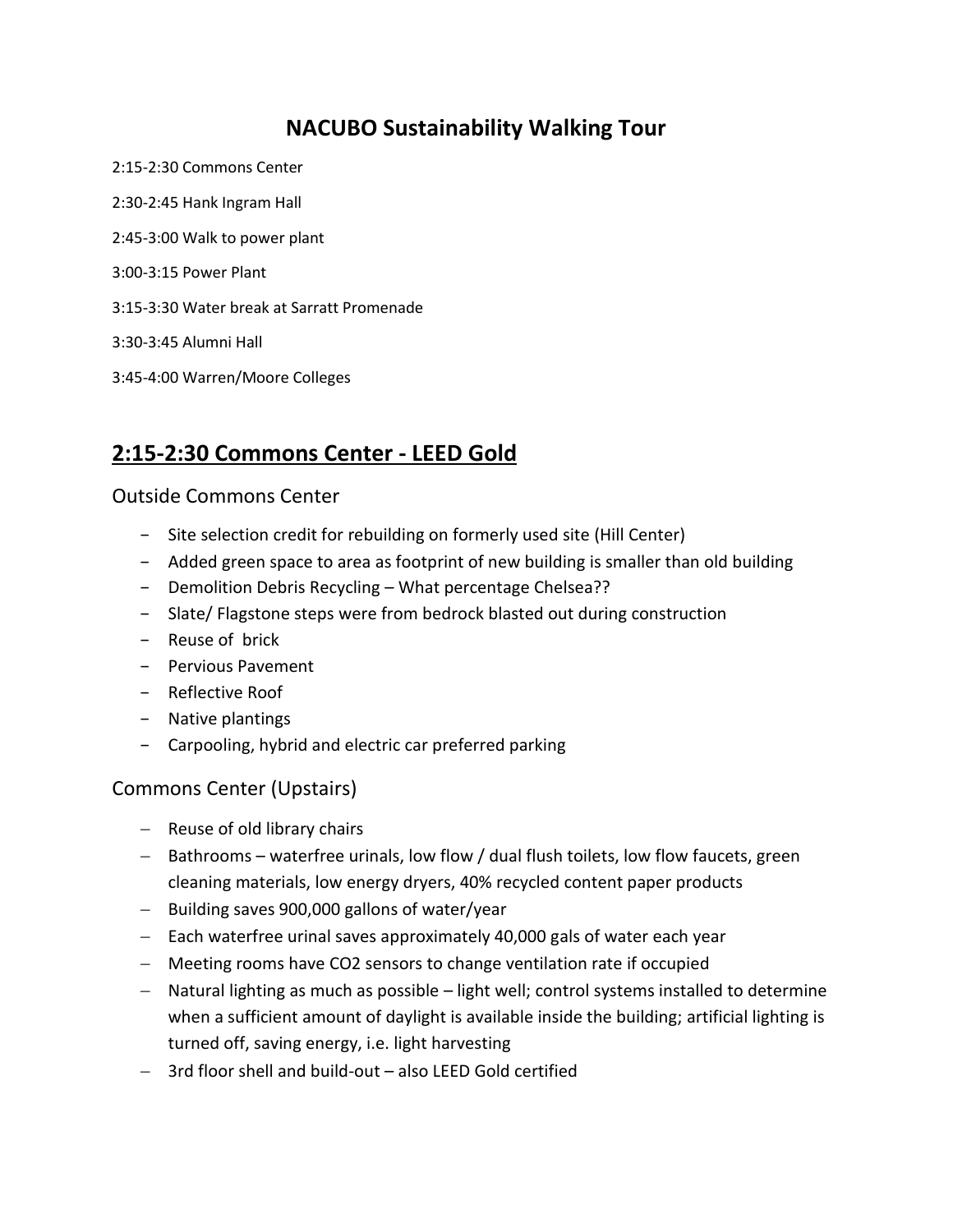### Commons Center (Downstairs)

- 2008 Governor's Environmental Stewardship Award for excellence in green building
- Also 2009 Governor's Environmental Stewardship Award for incorporating environmental education into freshmen experience (Commons Seminars)
- Green Screen, educational audio tour and website (LEED education credit)
- 28% energy reduction due to: inclusion of high efficiency HVAC systems, energy-efficient kitchen fume hoods, heat-reducing window glazing, and occupancy and daylight sensors
- Plaques throughout Commons Center describe green features to building occupants
- $-$  Recycling throughout
- Grey water recycling for dishwashing; hot water from the final rinse cycle of the dishwasher is used again as the 're-rinse' water in the dishwasher. This saves water and energy (less water to heat!)
- Low-energy usage hoods and kitchen equipment throughout the cooking areas
- Kitchen equipment is modular: it can be disassembled, reconfigured, and repurposed
- $-$  Hard dishware, no take-away disposables dishware  $-$  meant to build culture among students
- Common Grounds: most take-out entrees come in a biodegradable or recyclable packages
- Locally-produced, organic, vegan, Kosher, vegetarian options at each meal
- Eat The World, Save The Earth Program at all VU Dining Locations advertises gluten-free options, free-range & cage free options, etc.: as well as the options previously mentioned
- Shades; windows with low-emissivity (low-e) coated glass reflects a high percentage of radiant energy and emits a low percentage
- Drywall contains 5% post-consumer recycled content and 94% post-industrial content; steel used contains 95% post-consumer recycled content
- Recycled-content carpet
- Low or no-VOC paints, adhesives, sealants and carpets
- Cubicles have Steelcase furniture and chairs with recycled content
- Energy Star computers, monitors and vending machines
- Occupancy sensors save approximately 10% of the energy used by a building's lighting system; also control conditioned airflow
- Atrium allows as much natural lighting as possible

# **2:30-2:45 Hank Ingram - LEED Gold**

- Opened to students in 2008 as part of the larger Ingram Commons campus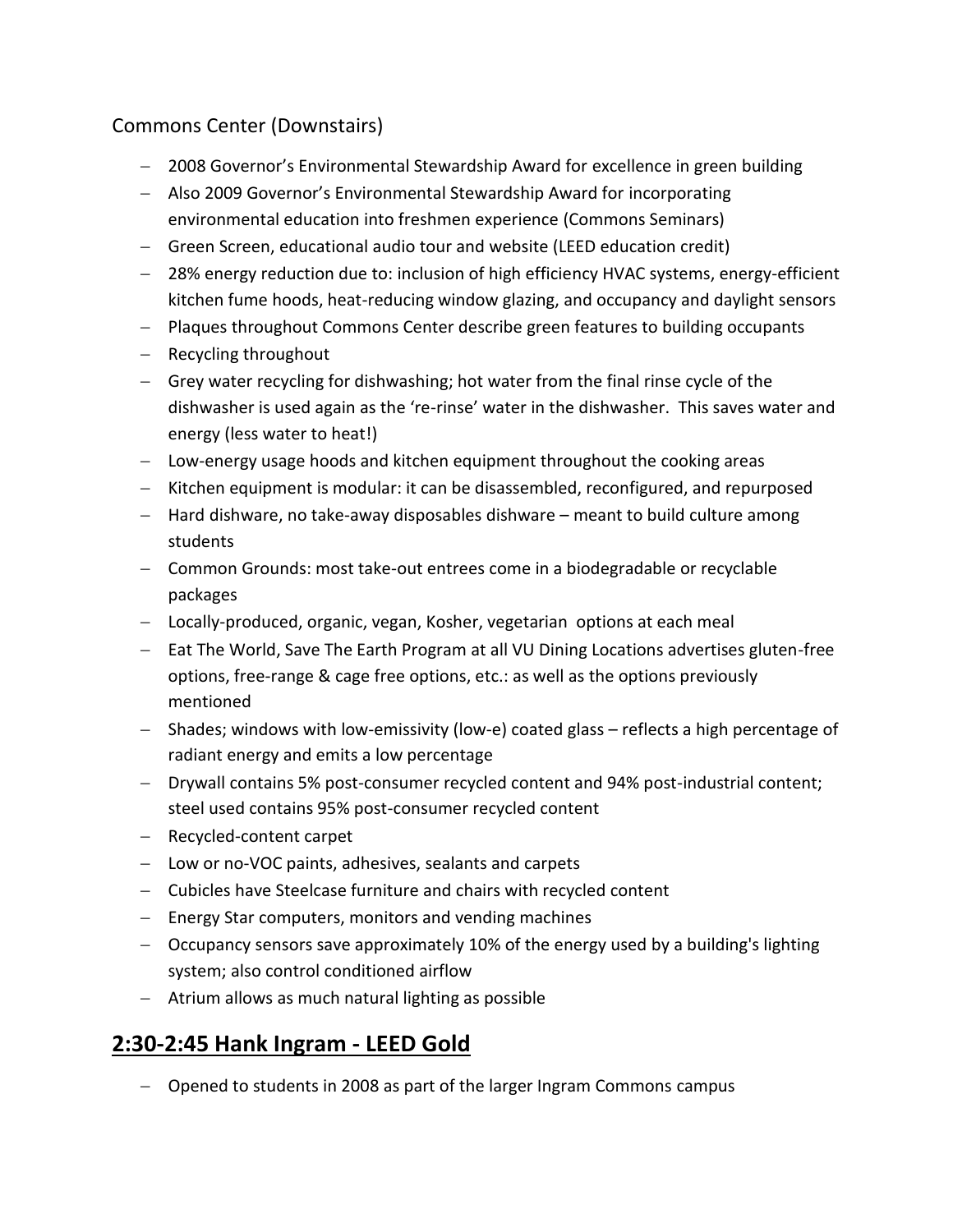- Houses 300 First-year students
- 52% of Construction Waste Diverted from the Landfill
- 20% energy reduction from efficient mechanical systems
- Low-flow bathroom fixtures and waterfree urinals
- Atriums and stairwells allow maximum natural lighting/daylighting
- Recycled glass terrazzo floors
- Bamboo flooring and furniture used- bamboo is a rapidly renewable resource
- Low or no-VOC paints, adhesives, sealants and carpets
- 50% of materials from within 500 miles
- Reflective roofing, light colored concrete, and tree plantings to minimize urban heat effect
- Pervious pavement allows rainwater to pass through and recharge groundwater, reducing runoff
- Recycling containers in each room, and access to full recycling centers nearby

#### Green Lights Screen

- 2012-2013 Green Fund Project
- Computer screens display real-time energy usage for each building and tell the viewer whether or not the building is meeting its pre-determined energy saving goal
- New data is collected every five minutes for each Commons House with weekly trending plotted on a graph illustrated on the Green Lights screen in that particular House
- A red, yellow or green icon lets students know whether the building is using more or less energy than it should be, based on pre-determined energy conservation goals
- $-$  The backbone of the Green Lights program is [EnergyVU,](http://energyvu.vanderbilt.edu/) a new online energy dashboard for all campus buildings at VU not just the Commons Houses
- Users can compare the energy use of a building over a certain time period or to a set of other buildings

## **2:45-3:00 Walk to power plant**

### **3:00-3:15 Power Plant**

- Original plant built in early 1900's, modern structure built in 1962
- Previously fueled by coal and natural gas for 126 years
- Produces 23% of Vanderbilt's electricity, 100% of its steam for 12 million square feet of building space in VU and VUMC
	- o 90% of heating
	- o 40% of cooling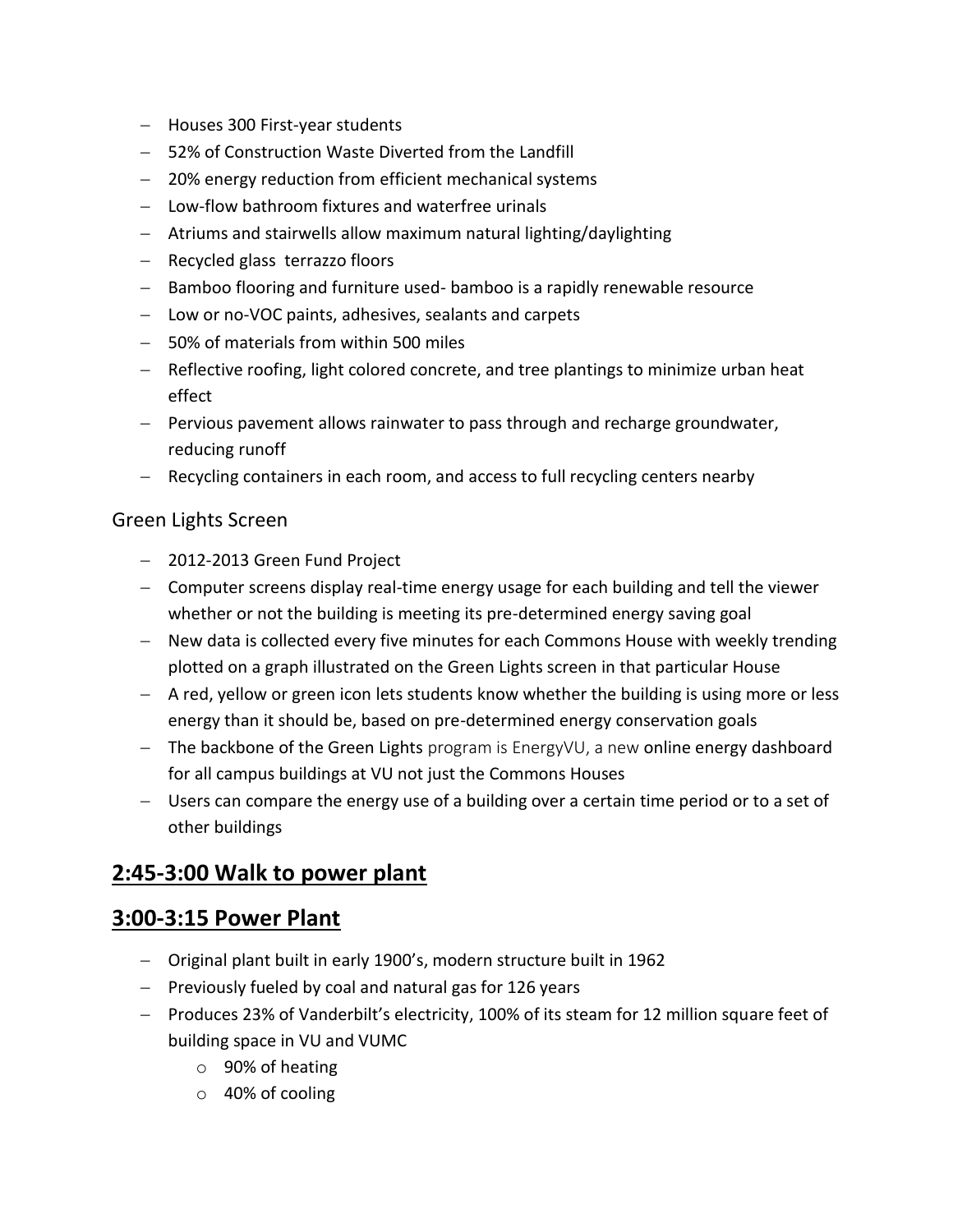- o Provides steam for sterilization
- Remaining 77% of electricity needs provided by Nashville Electric Service (from Tennessee Valley Authority)
- Co-generation process which produces both electricity and steam
	- $\circ$  Efficient process heat, which would otherwise be a wasted byproduct of electricity generation, is used to produce more steam and hot water
- Burned last lump of coal in November 2014
	- o Stack and coal silo demolished in Spring 2015
	- o Construction completion estimated Fall 2015
- Now uses 100% natural gas
	- o Fuel oil backup in case natural gas unavailable in event of an emergency
	- o VUMC is a major regional Level 1 Trauma Medical Center and Children's hospital, and also houses important experiments and biomedical research
	- $\circ$  It is essential these be powered by reliable, uninterruptable energy supply at all times
- Several reasons to upgrade the power plant
	- $\circ$  Age of the existing boilers old boilers were reaching the end of their expected life cycle
	- $\circ$  Improved operational efficiency natural gas provides cleaner, more reliable, more efficient power
	- $\circ$  Return on investment estimated payback of 10 years
	- o Improved visual aesthetic of campus stack longer prominent feature of campus skyline
	- $\circ$  New and proposed environmental regulations conversion puts us ahead of the curve in meeting new regulations
	- o Environmental impact improvements reduced:
		- **GHG emissions**
		- Air pollutant emissions
		- Solid waste production
		- Noise pollution
		- **Transportation emissions associated with trucking coal**
- 40% greenhouse gas emissions decrease
- 50% decrease in particulate matter and virtual elimination of other air pollutants such as hydrogen chloride, mercury, sulfur dioxide, nitrogen dioxide, carbon monoxide, and particulate matter
- 105 million pounds of coal no longer used every year
- 15 million pounds of ash waste no longer produced every year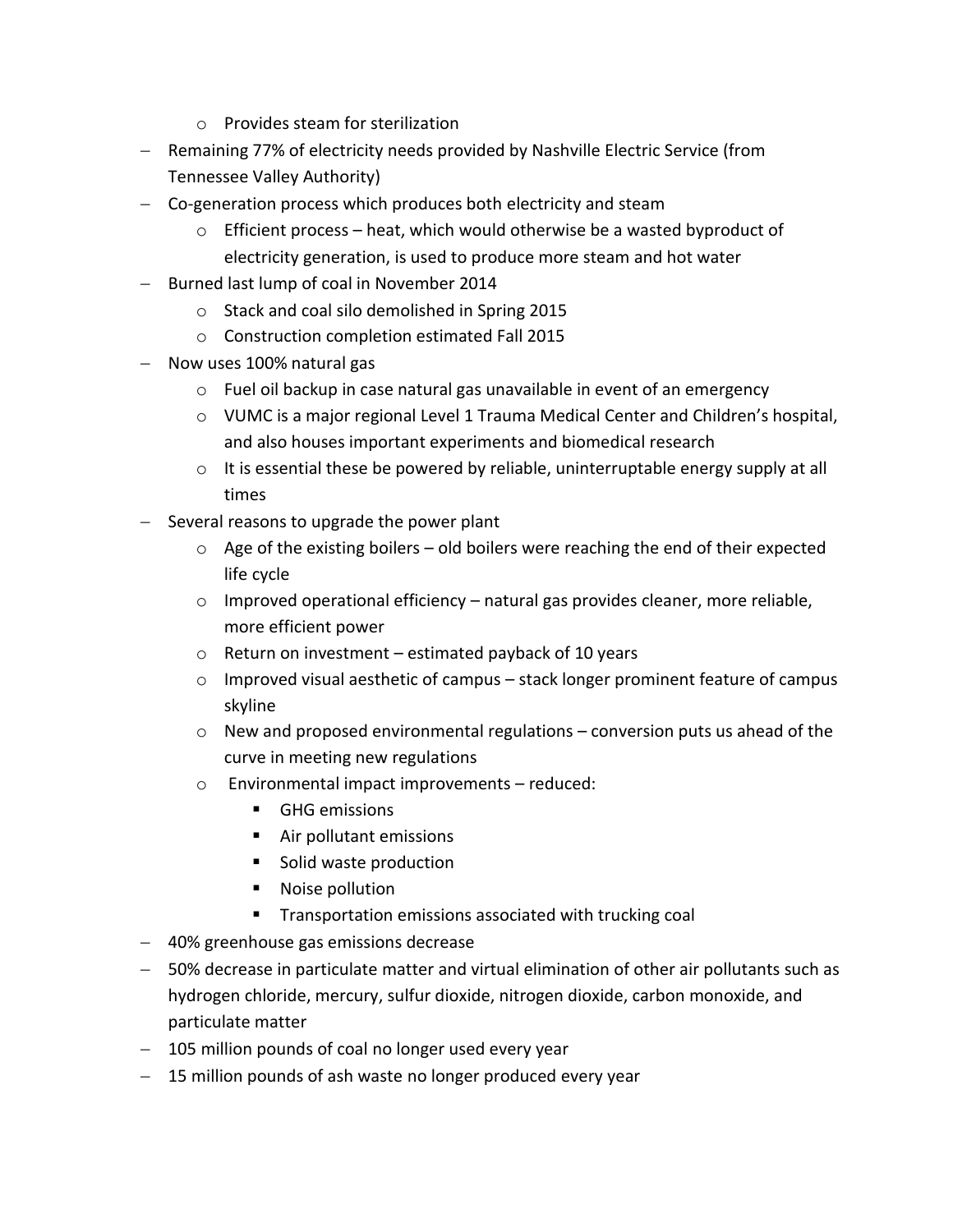# **3:15-3:30 Water break at Sarratt Promenade**

## **3:30-3:45 Alumni Hall – LEED Gold**

- Originally built in 1924
- Renovated in 2012
- Renovation is still awaiting LEED Certification
- Reused significant portions of existing building
- Included existing floors, millwork, and historic windows
- Windows maximize daylighting and provide unobstructed views from almost every room in the building
- New materials installed into project have a high recycled content
- Location provides access to various services
- Public transportation very close
- Bicycle racks and showers facilities inside building
- 50% diversion of construction waste from the landfill
- Project includes low flow fixtures and motion-sensing faucets to reduce water use
- $-$  Energy optimization provided by:
	- o Intelligent lighting controls
	- o Daylighting from ample windows
	- o Natural shading from existing trees
	- o High efficiency, variable refrigerant flow, water-cooled heat pumps
- Low-VOC materials used in all aspects of construction
- Uses campus-wide green cleaning program for housekeeping

## **3:45-4:00 Warren and Moore – LEED Gold**

- Vanderbilt's largest LEED certified building at 395,000 sq. ft.
- 7th largest LEED certified building in Middle TN
- Largest certified multi-unit higher education residence building in the state of TN
- Opened to students 2013 houses 600 upper-class students
- Access to public transportation/alternative transportation
- $-$  Bike storage and changing rooms
- 44% reduction in building water use
- Motion-sensing, low-flow sinks and toilets
- Adjustable pressure showers
- 59% reduction in irrigation water use by installing the Rainbird IQ smart irrigation system.